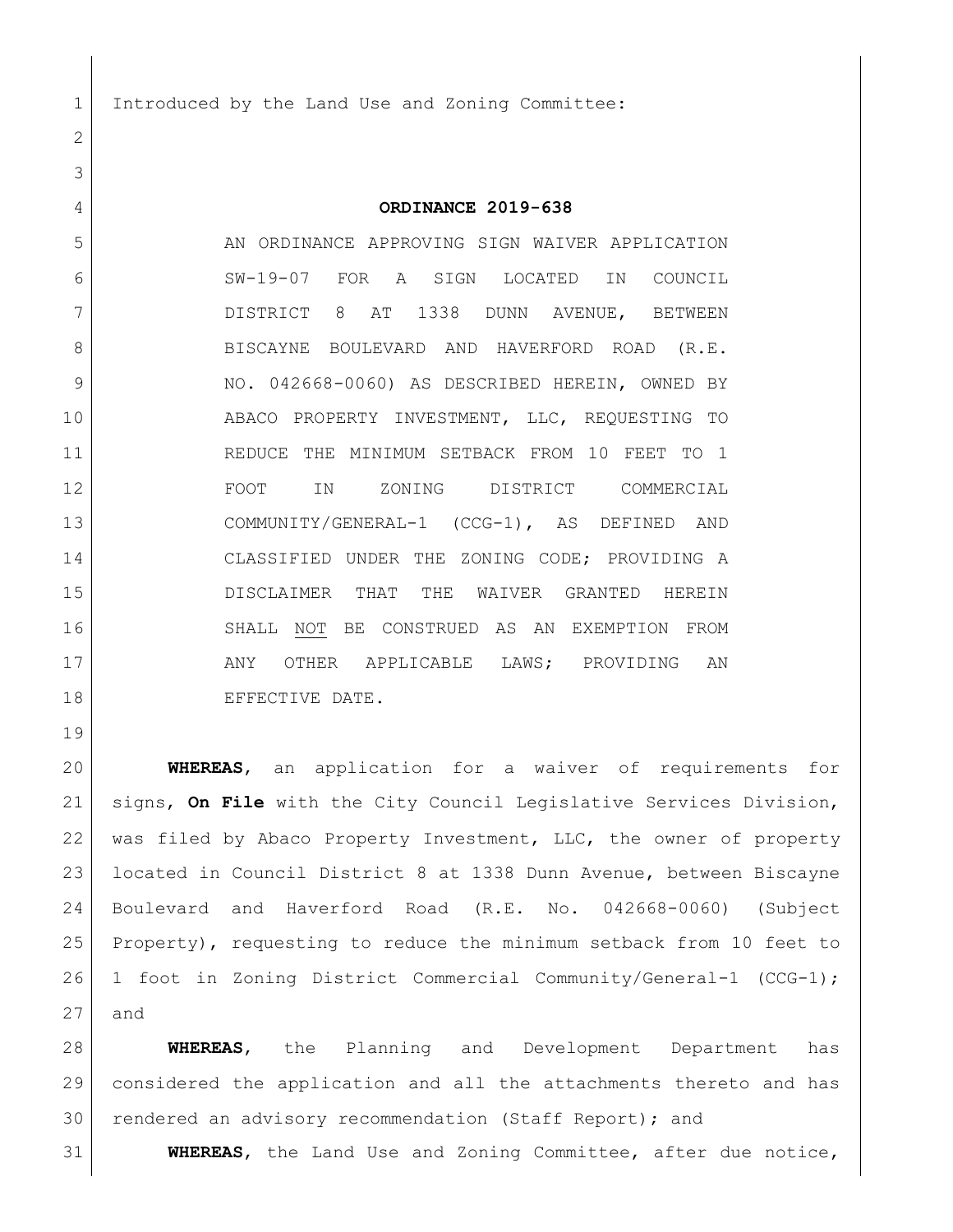held a public hearing, and having duly considered both the 2 testimonial and documentary evidence presented at the public hearing, has made its recommendation to the Council; and

 **WHEREAS**, taking into consideration the above recommendations and all other evidence entered into the record and testimony taken at the public hearings, the Council has considered the criteria for sign waivers pursuant to Sec. 656.133(c), *Ordinance Code,* and finds that the request is in harmony with the spirit and intent of the 9 Zoning Code and should be approved; now, therefore

**BE IT ORDAINED** by the Council of the City of Jacksonville:

 **Section 1.** The Council has considered the sign waiver criteria pursuant to Sec. 656.133(c), *Ordinance Code,* the recommendation of the Land Use and Zoning Committee, and has reviewed the Staff Report of the Planning and Development Department concerning sign waiver Application SW-19-07 and finds that the waiver is in harmony with the spirit and intent of the Zoning Code, considering the following criteria, as applicable:

 (1) The effect of the sign waiver is compatible with the existing contiguous signage or zoning and consistent with the general character of the area considering population, density, 21 scale, and orientation of the structures in the area;

22 (2) The result will not detract from the specific intent of the Zoning Code by promoting the continued existence of 24 | nonconforming signs that exist in the vicinity;

 (3) The effect of the proposed waiver will not diminish property values in, or negatively alter the aesthetic character of the area surrounding the site, and will not substantially interfere with or injure the rights of others whose property would be 29 affected by the same;

 (4) The waiver will not have a detrimental effect on vehicular or pedestrian traffic or parking conditions, or result in the

 $-2 -$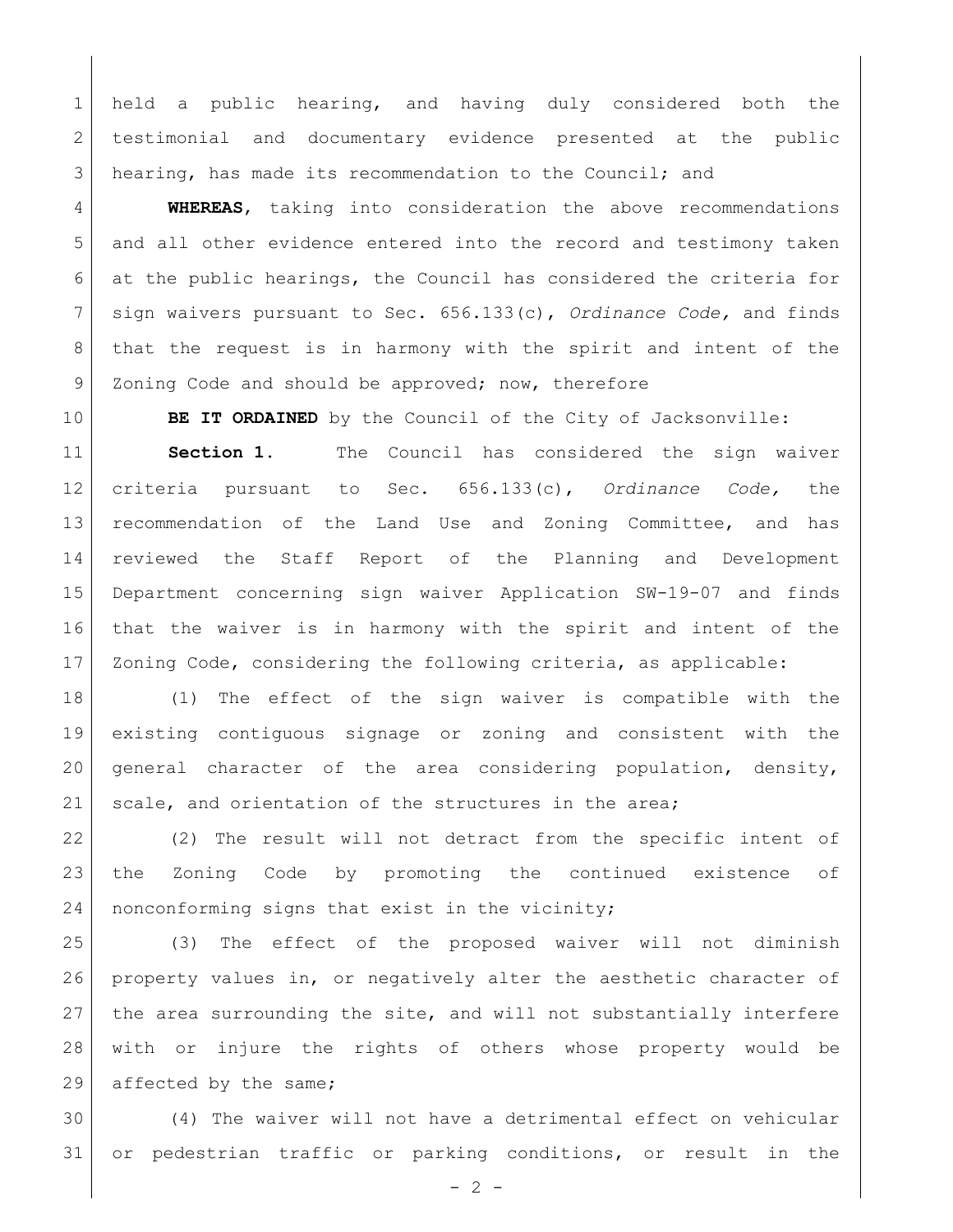1 creation of objectionable or excessive light, glare, shadows, or 2 other effects, taking into account existing uses and zoning in the 3 vicinity;

 (5) The proposed waiver will not be detrimental to the public health, safety or welfare, and will not result in additional public expense, creation of nuisances, or cause conflict with any other 7 applicable law;

 (6) The Subject Property exhibits specific physical limitations or characteristics which are unique to the site and which would make imposition of the strict letter of the regulation 11 unduly burdensome;

 (7) The request is not based exclusively upon a desire to reduce the costs associated with compliance and is the minimum 14 necessary to obtain a reasonable communication of one's message;

 (8) If the request is the result of a violation that has existed for a considerable length of time without receiving a citation, whether the violation that exists is a result of construction that occurred prior to the applicant's acquisition of the property, and not as a direct result of the actions of the 20 current owner;

 (9) The request accomplishes a compelling public interest, such as, for example, furthering the preservation of natural 23 resources by saving a tree or trees; and

 (10) Strict compliance with the regulation will create a substantial financial burden when considering cost of compliance.

 Therefore, sign waiver Application SW-19-07 is hereby **approved**.

 **Section 2. Owner, Property and Sign Description.** The Subject Property is owned by Abaco Property Investment, LLC, and is legally described in the **Legal Description On File** dated August 26, 2019, and graphically depicted in the **Subject Property Map On File**.

 $- 3 -$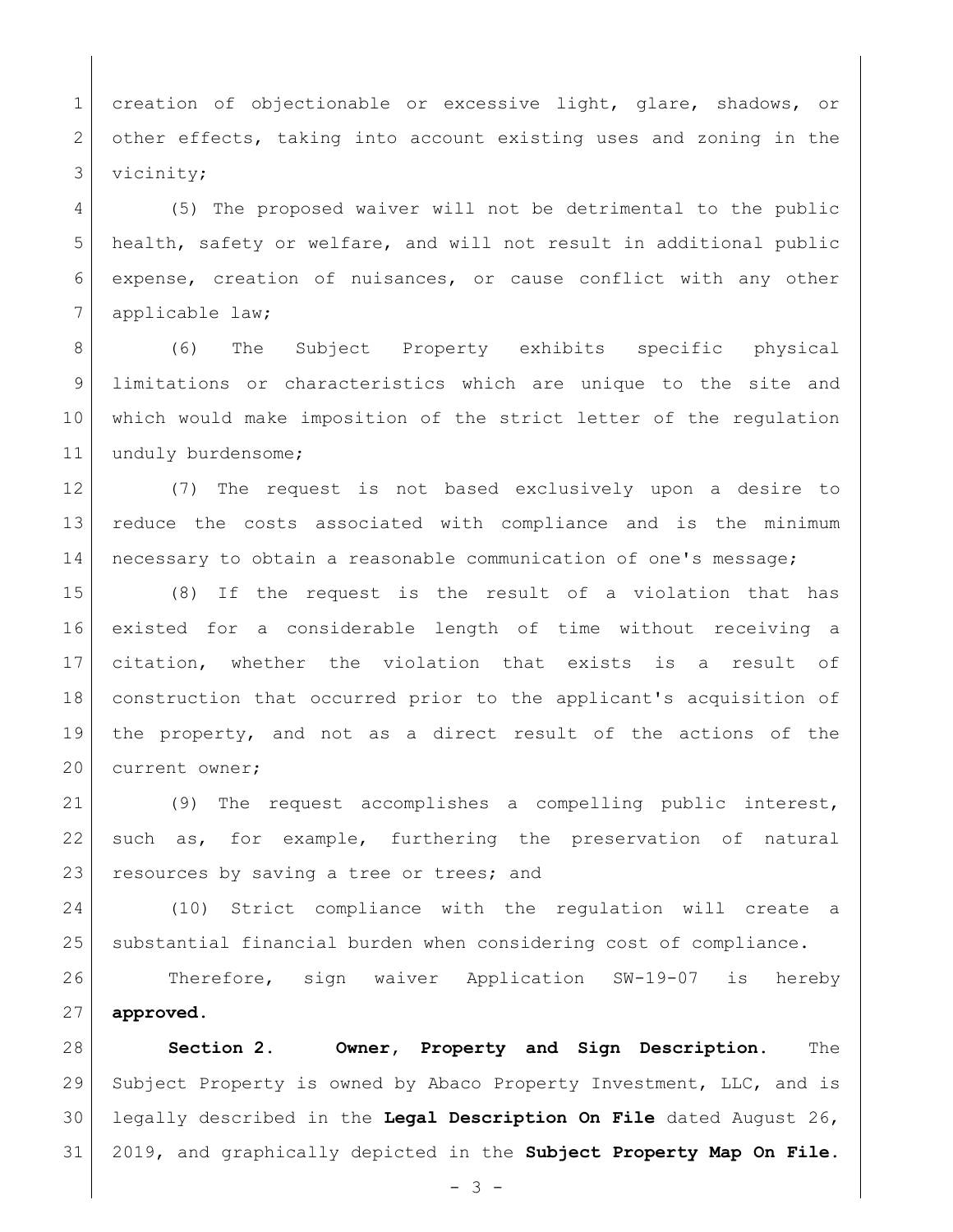The agent is Ali Abufouz, 4626 Swilcan Bridge Lane South, Jacksonville, Florida 32224; (904) 502-4014.

 **Section 3.** Legislative Services is hereby directed to 4 mail a copy of this legislation, as enacted, to the applicant and 5 any other parties to this matter who testified before the Land Use and Zoning Committee or otherwise filed a qualifying written statement as defined in Section 656.140(c), *Ordinance Code*.

 **Section 4. Disclaimer.** The sign waiver granted herein shall **not** be construed as an exemption from any other applicable 10 local, state, or federal laws, regulations, requirements, permits 11 or approvals. All other applicable local, state or federal permits or approvals shall be obtained before commencement of the development or use and issuance of this sign waiver is based upon acknowledgement, representation and confirmation made by the 15 applicant(s), owner(s), developer(s) and/or any authorized agent(s) or designee(s) that the subject business, development and/or use will be operated in strict compliance with all laws. Issuance of this sign waiver does **not** approve, promote or condone any practice 19 or act that is prohibited or restricted by any federal, state or 20 local laws.

 **Section 5. Effective Date.** The enactment of this Ordinance shall be deemed to constitute a quasi-judicial action of the City Council and shall become effective upon signature by the Council President and Council Secretary. Failure to exercise the 25 | waiver, if herein granted, by commencement of the use or action herein approved within one year of the effective date of this Ordinance shall render this waiver invalid and all rights arising 28 therefrom shall terminate.

- 
-